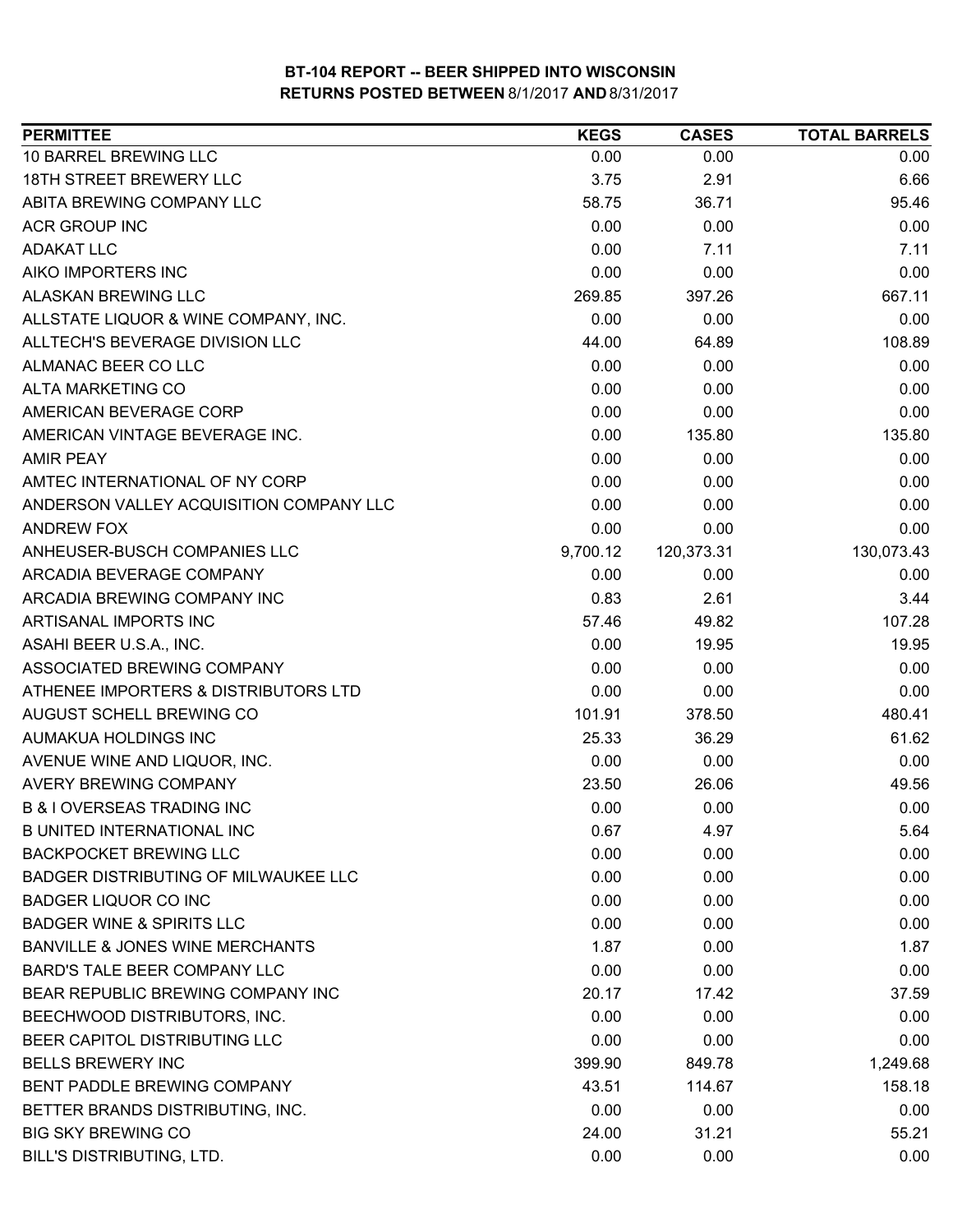| <b>PERMITTEE</b>                        | <b>KEGS</b> | <b>CASES</b> | <b>TOTAL BARRELS</b> |
|-----------------------------------------|-------------|--------------|----------------------|
| <b>BINDING BRAUEREI USA INC</b>         | 51.14       | 267.76       | 318.90               |
| <b>BLACK LIST BEER LLC</b>              | 1.50        | 2.32         | 3.82                 |
| <b>BLACKROCKS BREWERY LLC</b>           | 9.00        | 12.00        | 21.00                |
| BLUE POINT BREWING COMPANY INC          | 0.00        | 0.00         | 0.00                 |
| <b>BLUME BRAUHAUS LLC</b>               | 0.00        | 0.00         | 0.00                 |
| <b>BOSTON BEER CORPORATION</b>          | 324.83      | 4,700.44     | 5,025.27             |
| <b>BOULDER BEER INC</b>                 | 0.00        | 0.00         | 0.00                 |
| BRAU BROTHERS BREWING COMPANY, LLC      | 0.00        | 0.00         | 0.00                 |
| BREAKTHRU BEVERAGE GROUP LLC            | 0.00        | 0.00         | 0.00                 |
| BREAKTHRU BEVERAGE GROUP LLC            | 0.00        | 0.00         | 0.00                 |
| BREAKTHRU BEVERAGE WISCONSIN NORTH LLC  | 0.00        | 0.00         | 0.00                 |
| <b>BRECKENRIDGE BREWERY LLC</b>         | 0.00        | 0.00         | 0.00                 |
| <b>BRIAN EWING</b>                      | 15.16       | 53.27        | 68.43                |
| BROWN-FORMAN CORPORATION                | 0.00        | 282.59       | 282.59               |
| <b>BURNING BROTHERS BREWING LLC</b>     | 0.00        | 7.74         | 7.74                 |
| C.J.W., INC.                            | 0.00        | 0.00         | 0.00                 |
| CANAL STREET BREWING CO LLC             | 192.25      | 1,021.30     | 1,213.55             |
| CAPITOL-HUSTING COMPANY, INC.           | 0.00        | 0.00         | 0.00                 |
| <b>CAROLE MINOGUE</b>                   | 0.00        | 0.00         | 0.00                 |
| CARRIAGE HOUSE IMPORTS, LTD.            | 0.00        | 99.22        | 99.22                |
| CASCADE BREWING COMPANY LLC             | 0.00        | 0.00         | 0.00                 |
| CENTRAL BEER DISTRIBUTORS, INC.         | 0.00        | 0.00         | 0.00                 |
| CENTRAL BEER IMPORT & EXPORT INC        | 0.00        | 0.00         | 0.00                 |
| CHAS A BERNICK INC                      | 19.68       | 51.62        | 71.30                |
| CHATHAM IMPORTS INC                     | 0.00        | 0.00         | 0.00                 |
| CHICAGO BREW WERKS INC                  | 0.00        | 0.00         | 0.00                 |
| <b>CHRIS MICHNER</b>                    | 0.00        | 0.00         | 0.00                 |
| <b>CHRISTIAN P SCHAEFER</b>             | 0.00        | 31.00        | 31.00                |
| <b>CLASSIC BREWING COMPANY</b>          | 0.00        | 0.00         | 0.00                 |
| COLD SPRING BREWING COMPANY             | 0.00        | 0.00         | 0.00                 |
| <b>COMEBACK BREWING INC</b>             | 0.00        | 0.00         | 0.00                 |
| <b>CRAFT BREW ALLIANCE INC</b>          | 0.00        | 0.00         | 0.00                 |
| <b>CRAFT IMPORTS LLC</b>                | 0.00        | 0.00         | 0.00                 |
| <b>CRAFT REVOLUTION LLC</b>             | 26.00       | 51.53        | 77.53                |
| <b>CROWN IMPORTS LLC</b>                | 0.00        | 14,634.26    | 14,634.26            |
| <b>CUSTOM CALIFORNIA CRAFT BEER LLC</b> | 0.00        | 0.00         | 0.00                 |
| D&V INTERNATIONAL INC                   | 23.48       | 16.89        | 40.37                |
| DAILY CELLARS LLC                       | 0.00        | 0.00         | 0.00                 |
| <b>DANNY RAKOVIC</b>                    | 0.00        | 3.60         | 3.60                 |
| DEAN DISTRIBUTING, INC.                 | 0.00        | 0.00         | 0.00                 |
| DEAN DISTRIBUTING, INC.                 | 0.00        | 0.00         | 0.00                 |
| <b>DEBORAH MARIE WINTER</b>             | 0.00        | 0.00         | 0.00                 |
| DEFIANCE BREWERY LLC                    | 0.00        | 0.00         | 0.00                 |
| <b>DELIA E RODRIGUEZ</b>                | 0.00        | 0.00         | 0.00                 |
| DESCHUTES BREWERY INC                   | 250.99      | 350.32       | 601.31               |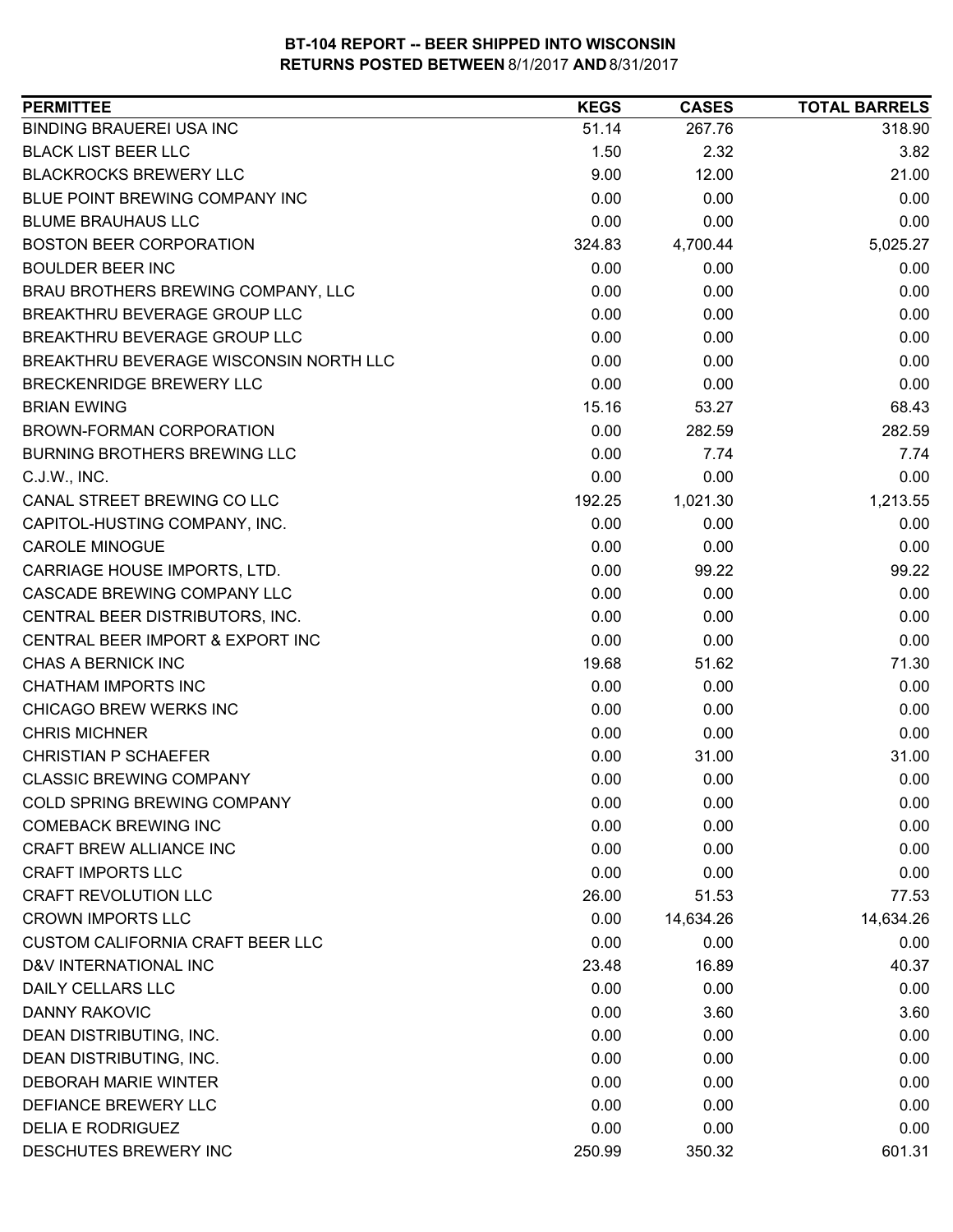| DESTIHL HOLDINGS LLC<br>29.11<br>7.33<br>21.78<br>DETROIT RIVERTOWN BREWING LLC<br>0.00<br>0.00<br>0.00<br>DIAGEO BEER COMPANY USA<br>373.90<br>2,537.67<br>2,911.57<br>DOANE DISTRIBUTING, INC.<br>0.00<br>0.00<br>0.00<br>DOGFISH HEAD CRAFT BREWERY LLC<br>249.30<br>341.49<br>92.19<br>0.00<br>5.46<br><b>DOYNA LTD</b><br>5.46<br>DUVEL MOORTGAT USA LTD<br>59.80<br>188.81<br>248.61<br>E & J GALLO WINERY<br>0.00<br>106.14<br>106.14<br><b>EASTERN LIQUORS USA INC</b><br>0.00<br>0.00<br>0.00<br>EL DORADO BEVERAGE CO<br>0.00<br>0.00<br>0.00<br>ELYSIAN BREWING COMPANY INC<br>0.00<br>0.00<br>0.00<br>EPIC BREWING COMPANY LLC<br>0.00<br>0.00<br>0.00<br>EPIC BREWING COMPANY LLC<br>11.35<br>24.83<br>36.18<br>FABIANO BROTHERS - WISCONSIN LLC<br>0.00<br>0.00<br>0.00<br>FLANIGAN DISTRIBUTING OF DOOR COUNTY, INC.<br>0.00<br>0.00<br>0.00<br>FLAT EARTH HOLDINGS LLC<br>0.00<br>0.00<br>0.00<br>FLYING DOG BREWERY LLLP<br>1.50<br>70.55<br>72.05<br>FOUR SEASONS BEER DISTRIBUTORS INC<br>0.00<br>0.00<br>0.00<br>0.00<br>0.00<br>FRANK BEER DISTRIBUTORS, INC.<br>0.00<br>FRANK BEER SOUTH LLC<br>0.00<br>0.00<br>0.00<br>0.00<br>FRANK LIQUOR COMPANY, INC.<br>0.00<br>0.00<br>FRANK LIQUORS OF LA CROSSE, INC.<br>0.00<br>0.00<br>0.00<br>FRED R KARM JR<br>0.17<br>1.26<br>1.43<br>FULTON STREET BREWERY LLC<br>0.00<br>0.00<br>0.00<br><b>FUNKWERKS INC</b><br>0.00<br>0.00<br>0.00<br><b>G &amp; F DISTRIBUTING INC</b><br>0.00<br>0.00<br>0.00<br><b>G K SKAGGS INC</b><br>0.00<br>0.00<br>0.00<br><b>GARY'S CORPORATION OF OAK CREEK</b><br>0.00<br>0.00<br>0.00<br>0.00<br>GB SALES MILWAUKEE, INC.<br>0.00<br>0.00<br><b>GELOSO BEVERAGE GROUP LLC</b><br>0.00<br>0.00<br>0.00<br>0.00<br><b>GENERAL BEER DISTRIBUTORS CO.</b><br>0.00<br>0.00<br><b>GENERAL BEER-NORTHEAST INC</b><br>0.00<br>0.00<br>0.00<br>GENERAL BEER-NORTHEAST INC<br>0.00<br>0.00<br>0.00<br>GENERAL BEER-NORTHWEST, INC.<br>0.00<br>0.00<br>0.00<br>GENERAL BEER-NORTHWEST, INC.<br>0.00<br>0.00<br>0.00<br>0.00<br>0.00<br>GENERAL BEER-NORTHWEST, INC.<br>0.00<br>GENERAL BEVERAGE SALES CO.<br>0.00<br>0.00<br>0.00<br>GENERAL BEVERAGE SALES CO. -- OSHKOSH<br>0.00<br>0.00<br>0.00<br>GENERAL BEVERAGE SALES CO.-MILWAUKEE<br>0.00<br>0.00<br>0.00<br><b>GEORGE BOZIC JR</b><br>0.00<br>0.00<br>0.00<br>6.83<br><b>GFBC INC</b><br>22.11<br>28.94<br>0.00<br><b>GLOBAL VILLAGE IMPORTS LLC</b><br>0.00<br>0.00<br><b>GMB PARTNERS LLC</b><br>14.67<br>50.32<br>64.99<br><b>GRAYSCALE BREWING LLC</b><br>0.00<br>0.00<br>0.00<br><b>GREAT CENTRAL BREWING LLC</b><br>6.00<br>9.75<br>3.75 | <b>PERMITTEE</b> | <b>KEGS</b> | <b>CASES</b> | <b>TOTAL BARRELS</b> |
|-----------------------------------------------------------------------------------------------------------------------------------------------------------------------------------------------------------------------------------------------------------------------------------------------------------------------------------------------------------------------------------------------------------------------------------------------------------------------------------------------------------------------------------------------------------------------------------------------------------------------------------------------------------------------------------------------------------------------------------------------------------------------------------------------------------------------------------------------------------------------------------------------------------------------------------------------------------------------------------------------------------------------------------------------------------------------------------------------------------------------------------------------------------------------------------------------------------------------------------------------------------------------------------------------------------------------------------------------------------------------------------------------------------------------------------------------------------------------------------------------------------------------------------------------------------------------------------------------------------------------------------------------------------------------------------------------------------------------------------------------------------------------------------------------------------------------------------------------------------------------------------------------------------------------------------------------------------------------------------------------------------------------------------------------------------------------------------------------------------------------------------------------------------------------------------------------------------------------------------------------------------------------------------------------------------------------------------------------------------------------------------------------------------------------------------------------------------------------------------------------------------------------------------------------------------------------------------------------------|------------------|-------------|--------------|----------------------|
|                                                                                                                                                                                                                                                                                                                                                                                                                                                                                                                                                                                                                                                                                                                                                                                                                                                                                                                                                                                                                                                                                                                                                                                                                                                                                                                                                                                                                                                                                                                                                                                                                                                                                                                                                                                                                                                                                                                                                                                                                                                                                                                                                                                                                                                                                                                                                                                                                                                                                                                                                                                                     |                  |             |              |                      |
|                                                                                                                                                                                                                                                                                                                                                                                                                                                                                                                                                                                                                                                                                                                                                                                                                                                                                                                                                                                                                                                                                                                                                                                                                                                                                                                                                                                                                                                                                                                                                                                                                                                                                                                                                                                                                                                                                                                                                                                                                                                                                                                                                                                                                                                                                                                                                                                                                                                                                                                                                                                                     |                  |             |              |                      |
|                                                                                                                                                                                                                                                                                                                                                                                                                                                                                                                                                                                                                                                                                                                                                                                                                                                                                                                                                                                                                                                                                                                                                                                                                                                                                                                                                                                                                                                                                                                                                                                                                                                                                                                                                                                                                                                                                                                                                                                                                                                                                                                                                                                                                                                                                                                                                                                                                                                                                                                                                                                                     |                  |             |              |                      |
|                                                                                                                                                                                                                                                                                                                                                                                                                                                                                                                                                                                                                                                                                                                                                                                                                                                                                                                                                                                                                                                                                                                                                                                                                                                                                                                                                                                                                                                                                                                                                                                                                                                                                                                                                                                                                                                                                                                                                                                                                                                                                                                                                                                                                                                                                                                                                                                                                                                                                                                                                                                                     |                  |             |              |                      |
|                                                                                                                                                                                                                                                                                                                                                                                                                                                                                                                                                                                                                                                                                                                                                                                                                                                                                                                                                                                                                                                                                                                                                                                                                                                                                                                                                                                                                                                                                                                                                                                                                                                                                                                                                                                                                                                                                                                                                                                                                                                                                                                                                                                                                                                                                                                                                                                                                                                                                                                                                                                                     |                  |             |              |                      |
|                                                                                                                                                                                                                                                                                                                                                                                                                                                                                                                                                                                                                                                                                                                                                                                                                                                                                                                                                                                                                                                                                                                                                                                                                                                                                                                                                                                                                                                                                                                                                                                                                                                                                                                                                                                                                                                                                                                                                                                                                                                                                                                                                                                                                                                                                                                                                                                                                                                                                                                                                                                                     |                  |             |              |                      |
|                                                                                                                                                                                                                                                                                                                                                                                                                                                                                                                                                                                                                                                                                                                                                                                                                                                                                                                                                                                                                                                                                                                                                                                                                                                                                                                                                                                                                                                                                                                                                                                                                                                                                                                                                                                                                                                                                                                                                                                                                                                                                                                                                                                                                                                                                                                                                                                                                                                                                                                                                                                                     |                  |             |              |                      |
|                                                                                                                                                                                                                                                                                                                                                                                                                                                                                                                                                                                                                                                                                                                                                                                                                                                                                                                                                                                                                                                                                                                                                                                                                                                                                                                                                                                                                                                                                                                                                                                                                                                                                                                                                                                                                                                                                                                                                                                                                                                                                                                                                                                                                                                                                                                                                                                                                                                                                                                                                                                                     |                  |             |              |                      |
|                                                                                                                                                                                                                                                                                                                                                                                                                                                                                                                                                                                                                                                                                                                                                                                                                                                                                                                                                                                                                                                                                                                                                                                                                                                                                                                                                                                                                                                                                                                                                                                                                                                                                                                                                                                                                                                                                                                                                                                                                                                                                                                                                                                                                                                                                                                                                                                                                                                                                                                                                                                                     |                  |             |              |                      |
|                                                                                                                                                                                                                                                                                                                                                                                                                                                                                                                                                                                                                                                                                                                                                                                                                                                                                                                                                                                                                                                                                                                                                                                                                                                                                                                                                                                                                                                                                                                                                                                                                                                                                                                                                                                                                                                                                                                                                                                                                                                                                                                                                                                                                                                                                                                                                                                                                                                                                                                                                                                                     |                  |             |              |                      |
|                                                                                                                                                                                                                                                                                                                                                                                                                                                                                                                                                                                                                                                                                                                                                                                                                                                                                                                                                                                                                                                                                                                                                                                                                                                                                                                                                                                                                                                                                                                                                                                                                                                                                                                                                                                                                                                                                                                                                                                                                                                                                                                                                                                                                                                                                                                                                                                                                                                                                                                                                                                                     |                  |             |              |                      |
|                                                                                                                                                                                                                                                                                                                                                                                                                                                                                                                                                                                                                                                                                                                                                                                                                                                                                                                                                                                                                                                                                                                                                                                                                                                                                                                                                                                                                                                                                                                                                                                                                                                                                                                                                                                                                                                                                                                                                                                                                                                                                                                                                                                                                                                                                                                                                                                                                                                                                                                                                                                                     |                  |             |              |                      |
|                                                                                                                                                                                                                                                                                                                                                                                                                                                                                                                                                                                                                                                                                                                                                                                                                                                                                                                                                                                                                                                                                                                                                                                                                                                                                                                                                                                                                                                                                                                                                                                                                                                                                                                                                                                                                                                                                                                                                                                                                                                                                                                                                                                                                                                                                                                                                                                                                                                                                                                                                                                                     |                  |             |              |                      |
|                                                                                                                                                                                                                                                                                                                                                                                                                                                                                                                                                                                                                                                                                                                                                                                                                                                                                                                                                                                                                                                                                                                                                                                                                                                                                                                                                                                                                                                                                                                                                                                                                                                                                                                                                                                                                                                                                                                                                                                                                                                                                                                                                                                                                                                                                                                                                                                                                                                                                                                                                                                                     |                  |             |              |                      |
|                                                                                                                                                                                                                                                                                                                                                                                                                                                                                                                                                                                                                                                                                                                                                                                                                                                                                                                                                                                                                                                                                                                                                                                                                                                                                                                                                                                                                                                                                                                                                                                                                                                                                                                                                                                                                                                                                                                                                                                                                                                                                                                                                                                                                                                                                                                                                                                                                                                                                                                                                                                                     |                  |             |              |                      |
|                                                                                                                                                                                                                                                                                                                                                                                                                                                                                                                                                                                                                                                                                                                                                                                                                                                                                                                                                                                                                                                                                                                                                                                                                                                                                                                                                                                                                                                                                                                                                                                                                                                                                                                                                                                                                                                                                                                                                                                                                                                                                                                                                                                                                                                                                                                                                                                                                                                                                                                                                                                                     |                  |             |              |                      |
|                                                                                                                                                                                                                                                                                                                                                                                                                                                                                                                                                                                                                                                                                                                                                                                                                                                                                                                                                                                                                                                                                                                                                                                                                                                                                                                                                                                                                                                                                                                                                                                                                                                                                                                                                                                                                                                                                                                                                                                                                                                                                                                                                                                                                                                                                                                                                                                                                                                                                                                                                                                                     |                  |             |              |                      |
|                                                                                                                                                                                                                                                                                                                                                                                                                                                                                                                                                                                                                                                                                                                                                                                                                                                                                                                                                                                                                                                                                                                                                                                                                                                                                                                                                                                                                                                                                                                                                                                                                                                                                                                                                                                                                                                                                                                                                                                                                                                                                                                                                                                                                                                                                                                                                                                                                                                                                                                                                                                                     |                  |             |              |                      |
|                                                                                                                                                                                                                                                                                                                                                                                                                                                                                                                                                                                                                                                                                                                                                                                                                                                                                                                                                                                                                                                                                                                                                                                                                                                                                                                                                                                                                                                                                                                                                                                                                                                                                                                                                                                                                                                                                                                                                                                                                                                                                                                                                                                                                                                                                                                                                                                                                                                                                                                                                                                                     |                  |             |              |                      |
|                                                                                                                                                                                                                                                                                                                                                                                                                                                                                                                                                                                                                                                                                                                                                                                                                                                                                                                                                                                                                                                                                                                                                                                                                                                                                                                                                                                                                                                                                                                                                                                                                                                                                                                                                                                                                                                                                                                                                                                                                                                                                                                                                                                                                                                                                                                                                                                                                                                                                                                                                                                                     |                  |             |              |                      |
|                                                                                                                                                                                                                                                                                                                                                                                                                                                                                                                                                                                                                                                                                                                                                                                                                                                                                                                                                                                                                                                                                                                                                                                                                                                                                                                                                                                                                                                                                                                                                                                                                                                                                                                                                                                                                                                                                                                                                                                                                                                                                                                                                                                                                                                                                                                                                                                                                                                                                                                                                                                                     |                  |             |              |                      |
|                                                                                                                                                                                                                                                                                                                                                                                                                                                                                                                                                                                                                                                                                                                                                                                                                                                                                                                                                                                                                                                                                                                                                                                                                                                                                                                                                                                                                                                                                                                                                                                                                                                                                                                                                                                                                                                                                                                                                                                                                                                                                                                                                                                                                                                                                                                                                                                                                                                                                                                                                                                                     |                  |             |              |                      |
|                                                                                                                                                                                                                                                                                                                                                                                                                                                                                                                                                                                                                                                                                                                                                                                                                                                                                                                                                                                                                                                                                                                                                                                                                                                                                                                                                                                                                                                                                                                                                                                                                                                                                                                                                                                                                                                                                                                                                                                                                                                                                                                                                                                                                                                                                                                                                                                                                                                                                                                                                                                                     |                  |             |              |                      |
|                                                                                                                                                                                                                                                                                                                                                                                                                                                                                                                                                                                                                                                                                                                                                                                                                                                                                                                                                                                                                                                                                                                                                                                                                                                                                                                                                                                                                                                                                                                                                                                                                                                                                                                                                                                                                                                                                                                                                                                                                                                                                                                                                                                                                                                                                                                                                                                                                                                                                                                                                                                                     |                  |             |              |                      |
|                                                                                                                                                                                                                                                                                                                                                                                                                                                                                                                                                                                                                                                                                                                                                                                                                                                                                                                                                                                                                                                                                                                                                                                                                                                                                                                                                                                                                                                                                                                                                                                                                                                                                                                                                                                                                                                                                                                                                                                                                                                                                                                                                                                                                                                                                                                                                                                                                                                                                                                                                                                                     |                  |             |              |                      |
|                                                                                                                                                                                                                                                                                                                                                                                                                                                                                                                                                                                                                                                                                                                                                                                                                                                                                                                                                                                                                                                                                                                                                                                                                                                                                                                                                                                                                                                                                                                                                                                                                                                                                                                                                                                                                                                                                                                                                                                                                                                                                                                                                                                                                                                                                                                                                                                                                                                                                                                                                                                                     |                  |             |              |                      |
|                                                                                                                                                                                                                                                                                                                                                                                                                                                                                                                                                                                                                                                                                                                                                                                                                                                                                                                                                                                                                                                                                                                                                                                                                                                                                                                                                                                                                                                                                                                                                                                                                                                                                                                                                                                                                                                                                                                                                                                                                                                                                                                                                                                                                                                                                                                                                                                                                                                                                                                                                                                                     |                  |             |              |                      |
|                                                                                                                                                                                                                                                                                                                                                                                                                                                                                                                                                                                                                                                                                                                                                                                                                                                                                                                                                                                                                                                                                                                                                                                                                                                                                                                                                                                                                                                                                                                                                                                                                                                                                                                                                                                                                                                                                                                                                                                                                                                                                                                                                                                                                                                                                                                                                                                                                                                                                                                                                                                                     |                  |             |              |                      |
|                                                                                                                                                                                                                                                                                                                                                                                                                                                                                                                                                                                                                                                                                                                                                                                                                                                                                                                                                                                                                                                                                                                                                                                                                                                                                                                                                                                                                                                                                                                                                                                                                                                                                                                                                                                                                                                                                                                                                                                                                                                                                                                                                                                                                                                                                                                                                                                                                                                                                                                                                                                                     |                  |             |              |                      |
|                                                                                                                                                                                                                                                                                                                                                                                                                                                                                                                                                                                                                                                                                                                                                                                                                                                                                                                                                                                                                                                                                                                                                                                                                                                                                                                                                                                                                                                                                                                                                                                                                                                                                                                                                                                                                                                                                                                                                                                                                                                                                                                                                                                                                                                                                                                                                                                                                                                                                                                                                                                                     |                  |             |              |                      |
|                                                                                                                                                                                                                                                                                                                                                                                                                                                                                                                                                                                                                                                                                                                                                                                                                                                                                                                                                                                                                                                                                                                                                                                                                                                                                                                                                                                                                                                                                                                                                                                                                                                                                                                                                                                                                                                                                                                                                                                                                                                                                                                                                                                                                                                                                                                                                                                                                                                                                                                                                                                                     |                  |             |              |                      |
|                                                                                                                                                                                                                                                                                                                                                                                                                                                                                                                                                                                                                                                                                                                                                                                                                                                                                                                                                                                                                                                                                                                                                                                                                                                                                                                                                                                                                                                                                                                                                                                                                                                                                                                                                                                                                                                                                                                                                                                                                                                                                                                                                                                                                                                                                                                                                                                                                                                                                                                                                                                                     |                  |             |              |                      |
|                                                                                                                                                                                                                                                                                                                                                                                                                                                                                                                                                                                                                                                                                                                                                                                                                                                                                                                                                                                                                                                                                                                                                                                                                                                                                                                                                                                                                                                                                                                                                                                                                                                                                                                                                                                                                                                                                                                                                                                                                                                                                                                                                                                                                                                                                                                                                                                                                                                                                                                                                                                                     |                  |             |              |                      |
|                                                                                                                                                                                                                                                                                                                                                                                                                                                                                                                                                                                                                                                                                                                                                                                                                                                                                                                                                                                                                                                                                                                                                                                                                                                                                                                                                                                                                                                                                                                                                                                                                                                                                                                                                                                                                                                                                                                                                                                                                                                                                                                                                                                                                                                                                                                                                                                                                                                                                                                                                                                                     |                  |             |              |                      |
|                                                                                                                                                                                                                                                                                                                                                                                                                                                                                                                                                                                                                                                                                                                                                                                                                                                                                                                                                                                                                                                                                                                                                                                                                                                                                                                                                                                                                                                                                                                                                                                                                                                                                                                                                                                                                                                                                                                                                                                                                                                                                                                                                                                                                                                                                                                                                                                                                                                                                                                                                                                                     |                  |             |              |                      |
|                                                                                                                                                                                                                                                                                                                                                                                                                                                                                                                                                                                                                                                                                                                                                                                                                                                                                                                                                                                                                                                                                                                                                                                                                                                                                                                                                                                                                                                                                                                                                                                                                                                                                                                                                                                                                                                                                                                                                                                                                                                                                                                                                                                                                                                                                                                                                                                                                                                                                                                                                                                                     |                  |             |              |                      |
|                                                                                                                                                                                                                                                                                                                                                                                                                                                                                                                                                                                                                                                                                                                                                                                                                                                                                                                                                                                                                                                                                                                                                                                                                                                                                                                                                                                                                                                                                                                                                                                                                                                                                                                                                                                                                                                                                                                                                                                                                                                                                                                                                                                                                                                                                                                                                                                                                                                                                                                                                                                                     |                  |             |              |                      |
|                                                                                                                                                                                                                                                                                                                                                                                                                                                                                                                                                                                                                                                                                                                                                                                                                                                                                                                                                                                                                                                                                                                                                                                                                                                                                                                                                                                                                                                                                                                                                                                                                                                                                                                                                                                                                                                                                                                                                                                                                                                                                                                                                                                                                                                                                                                                                                                                                                                                                                                                                                                                     |                  |             |              |                      |
|                                                                                                                                                                                                                                                                                                                                                                                                                                                                                                                                                                                                                                                                                                                                                                                                                                                                                                                                                                                                                                                                                                                                                                                                                                                                                                                                                                                                                                                                                                                                                                                                                                                                                                                                                                                                                                                                                                                                                                                                                                                                                                                                                                                                                                                                                                                                                                                                                                                                                                                                                                                                     |                  |             |              |                      |
|                                                                                                                                                                                                                                                                                                                                                                                                                                                                                                                                                                                                                                                                                                                                                                                                                                                                                                                                                                                                                                                                                                                                                                                                                                                                                                                                                                                                                                                                                                                                                                                                                                                                                                                                                                                                                                                                                                                                                                                                                                                                                                                                                                                                                                                                                                                                                                                                                                                                                                                                                                                                     |                  |             |              |                      |
|                                                                                                                                                                                                                                                                                                                                                                                                                                                                                                                                                                                                                                                                                                                                                                                                                                                                                                                                                                                                                                                                                                                                                                                                                                                                                                                                                                                                                                                                                                                                                                                                                                                                                                                                                                                                                                                                                                                                                                                                                                                                                                                                                                                                                                                                                                                                                                                                                                                                                                                                                                                                     |                  |             |              |                      |
|                                                                                                                                                                                                                                                                                                                                                                                                                                                                                                                                                                                                                                                                                                                                                                                                                                                                                                                                                                                                                                                                                                                                                                                                                                                                                                                                                                                                                                                                                                                                                                                                                                                                                                                                                                                                                                                                                                                                                                                                                                                                                                                                                                                                                                                                                                                                                                                                                                                                                                                                                                                                     |                  |             |              |                      |
|                                                                                                                                                                                                                                                                                                                                                                                                                                                                                                                                                                                                                                                                                                                                                                                                                                                                                                                                                                                                                                                                                                                                                                                                                                                                                                                                                                                                                                                                                                                                                                                                                                                                                                                                                                                                                                                                                                                                                                                                                                                                                                                                                                                                                                                                                                                                                                                                                                                                                                                                                                                                     |                  |             |              |                      |
|                                                                                                                                                                                                                                                                                                                                                                                                                                                                                                                                                                                                                                                                                                                                                                                                                                                                                                                                                                                                                                                                                                                                                                                                                                                                                                                                                                                                                                                                                                                                                                                                                                                                                                                                                                                                                                                                                                                                                                                                                                                                                                                                                                                                                                                                                                                                                                                                                                                                                                                                                                                                     |                  |             |              |                      |
|                                                                                                                                                                                                                                                                                                                                                                                                                                                                                                                                                                                                                                                                                                                                                                                                                                                                                                                                                                                                                                                                                                                                                                                                                                                                                                                                                                                                                                                                                                                                                                                                                                                                                                                                                                                                                                                                                                                                                                                                                                                                                                                                                                                                                                                                                                                                                                                                                                                                                                                                                                                                     |                  |             |              |                      |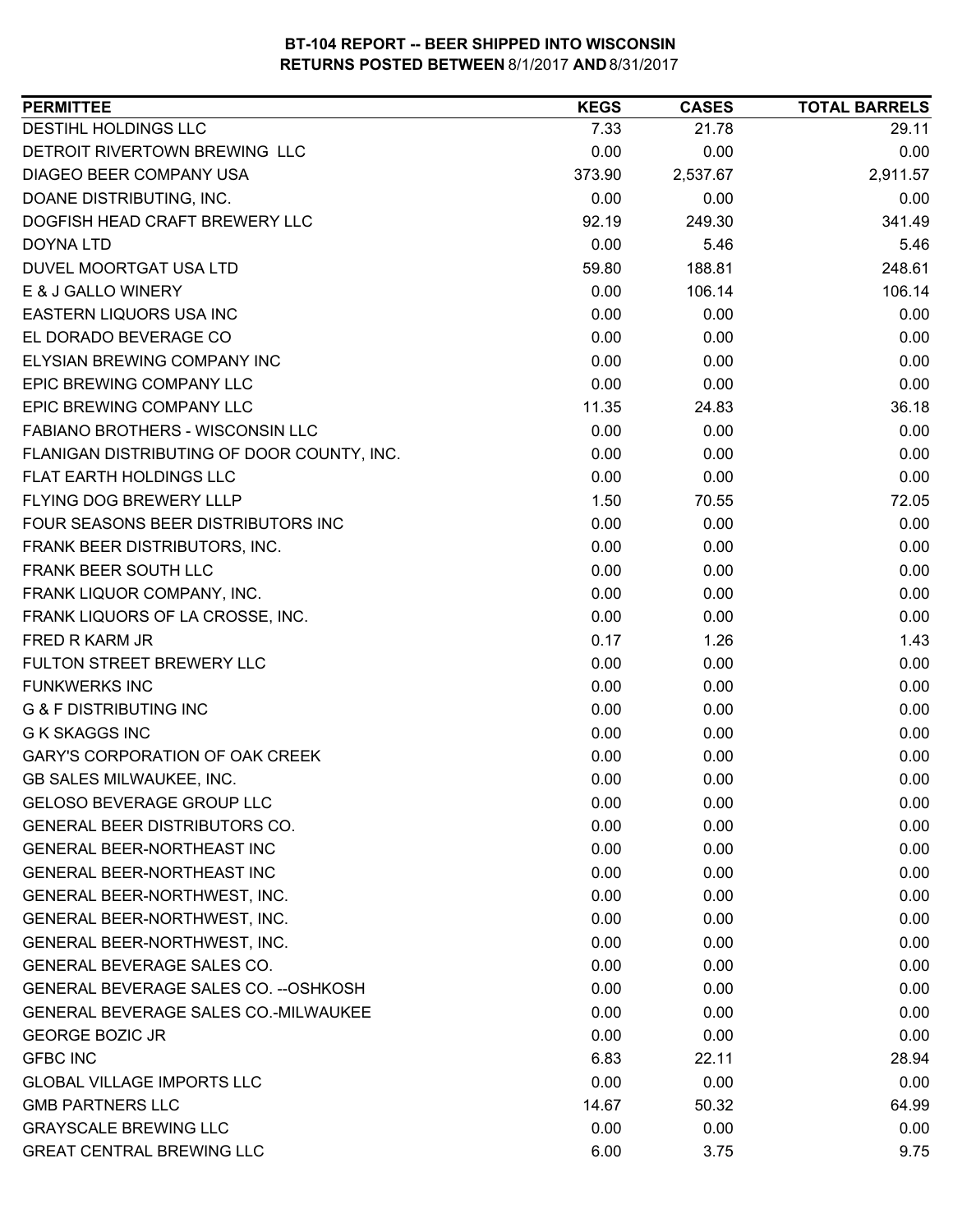| <b>GREGORY S HARDMAN</b><br>0.00<br>9.04<br>9.04<br><b>GTBC LLC</b><br>0.00<br>0.00<br>0.00<br>H C FOODS CO LTD<br>0.00<br>0.00<br>0.00<br>0.00<br>0.00<br><b>HALES ALES LTD</b><br>0.00<br>3.41<br>3.41<br>HARPOON DISTRIBUTING COMPANY<br>0.00<br>HARVEST MOON BREWING LLP<br>0.00<br>5.52<br>5.52<br>HEINEKEN USA INCORPORATED<br>3,268.40<br>204.31<br>3,064.09<br>HENDRICKS BEVERAGE, INC.<br>0.00<br>0.00<br>0.00<br>HOME BREW MART INC<br>68.32<br>147.22<br>78.90<br>HOP BUTCHER FOR THE WORLD LLC<br>0.00<br>0.00<br>0.00<br>0.00<br><b>ILLYRIAN IMPORT INC</b><br>0.00<br>0.00<br><b>INDEED BREWING COMPANY LLC</b><br>28.00<br>24.39<br>52.39<br>18.85<br>106.88<br>INDIAN PEAKS BREWING COMPANY<br>88.03<br>0.00<br>IRL, INCORPORATED<br>0.00<br>0.00<br><b>IRON HORSE BEVERAGE LLC</b><br>0.00<br>14.31<br>14.31<br><b>ISLAND CITY BREWING COMPANY LLC</b><br>0.50<br>0.50<br>0.00<br>0.00<br><b>JAW PROPERTIES LLC</b><br>0.00<br>0.00<br>4.17<br>20.02<br><b>JDZ INC</b><br>15.85<br>0.00<br>$-111.29$<br><b>JOHN J COLLETTI</b><br>$-111.29$<br>0.00<br>0.00<br>JOHNSON BROTHERS OF WISCONSIN INC<br>0.00<br>239.80<br>46.01<br>193.79<br><b>JOSHUA DETH</b><br>KAY BEER DISTRIBUTING, INC.<br>0.00<br>0.00<br>0.00<br>KEWEENAW BREWING CO LLC<br>66.00<br>144.89<br>78.89<br>0.00<br>0.00<br>KOJIMA & INTERNATIONAL ASSOCIATES INC<br>0.00<br>0.00<br>0.00<br>0.00<br>KYSELA PERE ET FILS LTD<br>LA CROSSE BEVERAGE LLC<br>0.00<br>0.00<br>0.00<br>LABATT USA OPERATING CO LLC<br>2,698.29<br>2,715.28<br>16.99<br><b>LAGUNITAS BREWING CO</b><br>635.14<br>920.14<br>285.00<br>LAKE SUPERIOR BREWING CO LLC<br>0.67<br>6.33<br>5.66<br>LARRY'S DISTRIBUTING CO., INC.<br>0.00<br>0.00<br>0.00<br>0.00<br>0.00<br>0.00<br>LEE BEVERAGE OF WISCONSIN LLC<br>0.00<br>0.00<br>0.00<br>LEE BEVERAGE OF WISCONSIN LLC<br>0.00<br>0.00<br>0.00<br>LEE BEVERAGE OF WISCONSIN LLC<br>0.00<br>0.00<br>0.00<br>LEFT COAST BREWING CO<br>0.00<br>0.00<br>0.00<br>1.50<br>1.50<br>0.00<br>LIFT BRIDGE BREWING TECHNOLOGIES LLC<br>59.72<br>45.50<br>14.22<br>LOUIS GLUNZ BEER INC<br>68.91<br>9.51<br>59.40<br><b>MANKATO BREWERY LLC</b><br>0.00<br>0.00<br>0.00<br>MANNEKEN-BRUSSEL IMPORTS INC<br>1.87<br>4.27<br>6.14<br>MARK ANTHONY BRANDS INC<br>0.00<br>2,999.85<br>2,999.85<br>MASSACHUSETTS BEVERAGE ALLIANCE LLC<br>0.00<br>0.00<br>0.00<br>MERCHANT DU VIN CORPORATION<br>19.16<br>43.69<br>62.85<br>METROPOLITAN BREWING LLC<br>0.00<br>0.00<br>0.00 | <b>PERMITTEE</b>           | <b>KEGS</b> | <b>CASES</b> | <b>TOTAL BARRELS</b> |
|------------------------------------------------------------------------------------------------------------------------------------------------------------------------------------------------------------------------------------------------------------------------------------------------------------------------------------------------------------------------------------------------------------------------------------------------------------------------------------------------------------------------------------------------------------------------------------------------------------------------------------------------------------------------------------------------------------------------------------------------------------------------------------------------------------------------------------------------------------------------------------------------------------------------------------------------------------------------------------------------------------------------------------------------------------------------------------------------------------------------------------------------------------------------------------------------------------------------------------------------------------------------------------------------------------------------------------------------------------------------------------------------------------------------------------------------------------------------------------------------------------------------------------------------------------------------------------------------------------------------------------------------------------------------------------------------------------------------------------------------------------------------------------------------------------------------------------------------------------------------------------------------------------------------------------------------------------------------------------------------------------------------------------------------------------------------------------------------------------------------------------------------------------------------------------------------------------------------------------------------------------------------------------------------------------------------------------------------------------------------------------------------------------------------------------------------------------------------|----------------------------|-------------|--------------|----------------------|
|                                                                                                                                                                                                                                                                                                                                                                                                                                                                                                                                                                                                                                                                                                                                                                                                                                                                                                                                                                                                                                                                                                                                                                                                                                                                                                                                                                                                                                                                                                                                                                                                                                                                                                                                                                                                                                                                                                                                                                                                                                                                                                                                                                                                                                                                                                                                                                                                                                                                        |                            |             |              |                      |
|                                                                                                                                                                                                                                                                                                                                                                                                                                                                                                                                                                                                                                                                                                                                                                                                                                                                                                                                                                                                                                                                                                                                                                                                                                                                                                                                                                                                                                                                                                                                                                                                                                                                                                                                                                                                                                                                                                                                                                                                                                                                                                                                                                                                                                                                                                                                                                                                                                                                        |                            |             |              |                      |
|                                                                                                                                                                                                                                                                                                                                                                                                                                                                                                                                                                                                                                                                                                                                                                                                                                                                                                                                                                                                                                                                                                                                                                                                                                                                                                                                                                                                                                                                                                                                                                                                                                                                                                                                                                                                                                                                                                                                                                                                                                                                                                                                                                                                                                                                                                                                                                                                                                                                        |                            |             |              |                      |
|                                                                                                                                                                                                                                                                                                                                                                                                                                                                                                                                                                                                                                                                                                                                                                                                                                                                                                                                                                                                                                                                                                                                                                                                                                                                                                                                                                                                                                                                                                                                                                                                                                                                                                                                                                                                                                                                                                                                                                                                                                                                                                                                                                                                                                                                                                                                                                                                                                                                        |                            |             |              |                      |
|                                                                                                                                                                                                                                                                                                                                                                                                                                                                                                                                                                                                                                                                                                                                                                                                                                                                                                                                                                                                                                                                                                                                                                                                                                                                                                                                                                                                                                                                                                                                                                                                                                                                                                                                                                                                                                                                                                                                                                                                                                                                                                                                                                                                                                                                                                                                                                                                                                                                        |                            |             |              |                      |
|                                                                                                                                                                                                                                                                                                                                                                                                                                                                                                                                                                                                                                                                                                                                                                                                                                                                                                                                                                                                                                                                                                                                                                                                                                                                                                                                                                                                                                                                                                                                                                                                                                                                                                                                                                                                                                                                                                                                                                                                                                                                                                                                                                                                                                                                                                                                                                                                                                                                        |                            |             |              |                      |
|                                                                                                                                                                                                                                                                                                                                                                                                                                                                                                                                                                                                                                                                                                                                                                                                                                                                                                                                                                                                                                                                                                                                                                                                                                                                                                                                                                                                                                                                                                                                                                                                                                                                                                                                                                                                                                                                                                                                                                                                                                                                                                                                                                                                                                                                                                                                                                                                                                                                        |                            |             |              |                      |
|                                                                                                                                                                                                                                                                                                                                                                                                                                                                                                                                                                                                                                                                                                                                                                                                                                                                                                                                                                                                                                                                                                                                                                                                                                                                                                                                                                                                                                                                                                                                                                                                                                                                                                                                                                                                                                                                                                                                                                                                                                                                                                                                                                                                                                                                                                                                                                                                                                                                        |                            |             |              |                      |
|                                                                                                                                                                                                                                                                                                                                                                                                                                                                                                                                                                                                                                                                                                                                                                                                                                                                                                                                                                                                                                                                                                                                                                                                                                                                                                                                                                                                                                                                                                                                                                                                                                                                                                                                                                                                                                                                                                                                                                                                                                                                                                                                                                                                                                                                                                                                                                                                                                                                        |                            |             |              |                      |
|                                                                                                                                                                                                                                                                                                                                                                                                                                                                                                                                                                                                                                                                                                                                                                                                                                                                                                                                                                                                                                                                                                                                                                                                                                                                                                                                                                                                                                                                                                                                                                                                                                                                                                                                                                                                                                                                                                                                                                                                                                                                                                                                                                                                                                                                                                                                                                                                                                                                        |                            |             |              |                      |
|                                                                                                                                                                                                                                                                                                                                                                                                                                                                                                                                                                                                                                                                                                                                                                                                                                                                                                                                                                                                                                                                                                                                                                                                                                                                                                                                                                                                                                                                                                                                                                                                                                                                                                                                                                                                                                                                                                                                                                                                                                                                                                                                                                                                                                                                                                                                                                                                                                                                        |                            |             |              |                      |
|                                                                                                                                                                                                                                                                                                                                                                                                                                                                                                                                                                                                                                                                                                                                                                                                                                                                                                                                                                                                                                                                                                                                                                                                                                                                                                                                                                                                                                                                                                                                                                                                                                                                                                                                                                                                                                                                                                                                                                                                                                                                                                                                                                                                                                                                                                                                                                                                                                                                        |                            |             |              |                      |
|                                                                                                                                                                                                                                                                                                                                                                                                                                                                                                                                                                                                                                                                                                                                                                                                                                                                                                                                                                                                                                                                                                                                                                                                                                                                                                                                                                                                                                                                                                                                                                                                                                                                                                                                                                                                                                                                                                                                                                                                                                                                                                                                                                                                                                                                                                                                                                                                                                                                        |                            |             |              |                      |
|                                                                                                                                                                                                                                                                                                                                                                                                                                                                                                                                                                                                                                                                                                                                                                                                                                                                                                                                                                                                                                                                                                                                                                                                                                                                                                                                                                                                                                                                                                                                                                                                                                                                                                                                                                                                                                                                                                                                                                                                                                                                                                                                                                                                                                                                                                                                                                                                                                                                        |                            |             |              |                      |
|                                                                                                                                                                                                                                                                                                                                                                                                                                                                                                                                                                                                                                                                                                                                                                                                                                                                                                                                                                                                                                                                                                                                                                                                                                                                                                                                                                                                                                                                                                                                                                                                                                                                                                                                                                                                                                                                                                                                                                                                                                                                                                                                                                                                                                                                                                                                                                                                                                                                        |                            |             |              |                      |
|                                                                                                                                                                                                                                                                                                                                                                                                                                                                                                                                                                                                                                                                                                                                                                                                                                                                                                                                                                                                                                                                                                                                                                                                                                                                                                                                                                                                                                                                                                                                                                                                                                                                                                                                                                                                                                                                                                                                                                                                                                                                                                                                                                                                                                                                                                                                                                                                                                                                        |                            |             |              |                      |
|                                                                                                                                                                                                                                                                                                                                                                                                                                                                                                                                                                                                                                                                                                                                                                                                                                                                                                                                                                                                                                                                                                                                                                                                                                                                                                                                                                                                                                                                                                                                                                                                                                                                                                                                                                                                                                                                                                                                                                                                                                                                                                                                                                                                                                                                                                                                                                                                                                                                        |                            |             |              |                      |
|                                                                                                                                                                                                                                                                                                                                                                                                                                                                                                                                                                                                                                                                                                                                                                                                                                                                                                                                                                                                                                                                                                                                                                                                                                                                                                                                                                                                                                                                                                                                                                                                                                                                                                                                                                                                                                                                                                                                                                                                                                                                                                                                                                                                                                                                                                                                                                                                                                                                        |                            |             |              |                      |
|                                                                                                                                                                                                                                                                                                                                                                                                                                                                                                                                                                                                                                                                                                                                                                                                                                                                                                                                                                                                                                                                                                                                                                                                                                                                                                                                                                                                                                                                                                                                                                                                                                                                                                                                                                                                                                                                                                                                                                                                                                                                                                                                                                                                                                                                                                                                                                                                                                                                        |                            |             |              |                      |
|                                                                                                                                                                                                                                                                                                                                                                                                                                                                                                                                                                                                                                                                                                                                                                                                                                                                                                                                                                                                                                                                                                                                                                                                                                                                                                                                                                                                                                                                                                                                                                                                                                                                                                                                                                                                                                                                                                                                                                                                                                                                                                                                                                                                                                                                                                                                                                                                                                                                        |                            |             |              |                      |
|                                                                                                                                                                                                                                                                                                                                                                                                                                                                                                                                                                                                                                                                                                                                                                                                                                                                                                                                                                                                                                                                                                                                                                                                                                                                                                                                                                                                                                                                                                                                                                                                                                                                                                                                                                                                                                                                                                                                                                                                                                                                                                                                                                                                                                                                                                                                                                                                                                                                        |                            |             |              |                      |
|                                                                                                                                                                                                                                                                                                                                                                                                                                                                                                                                                                                                                                                                                                                                                                                                                                                                                                                                                                                                                                                                                                                                                                                                                                                                                                                                                                                                                                                                                                                                                                                                                                                                                                                                                                                                                                                                                                                                                                                                                                                                                                                                                                                                                                                                                                                                                                                                                                                                        |                            |             |              |                      |
|                                                                                                                                                                                                                                                                                                                                                                                                                                                                                                                                                                                                                                                                                                                                                                                                                                                                                                                                                                                                                                                                                                                                                                                                                                                                                                                                                                                                                                                                                                                                                                                                                                                                                                                                                                                                                                                                                                                                                                                                                                                                                                                                                                                                                                                                                                                                                                                                                                                                        |                            |             |              |                      |
|                                                                                                                                                                                                                                                                                                                                                                                                                                                                                                                                                                                                                                                                                                                                                                                                                                                                                                                                                                                                                                                                                                                                                                                                                                                                                                                                                                                                                                                                                                                                                                                                                                                                                                                                                                                                                                                                                                                                                                                                                                                                                                                                                                                                                                                                                                                                                                                                                                                                        |                            |             |              |                      |
|                                                                                                                                                                                                                                                                                                                                                                                                                                                                                                                                                                                                                                                                                                                                                                                                                                                                                                                                                                                                                                                                                                                                                                                                                                                                                                                                                                                                                                                                                                                                                                                                                                                                                                                                                                                                                                                                                                                                                                                                                                                                                                                                                                                                                                                                                                                                                                                                                                                                        |                            |             |              |                      |
|                                                                                                                                                                                                                                                                                                                                                                                                                                                                                                                                                                                                                                                                                                                                                                                                                                                                                                                                                                                                                                                                                                                                                                                                                                                                                                                                                                                                                                                                                                                                                                                                                                                                                                                                                                                                                                                                                                                                                                                                                                                                                                                                                                                                                                                                                                                                                                                                                                                                        |                            |             |              |                      |
|                                                                                                                                                                                                                                                                                                                                                                                                                                                                                                                                                                                                                                                                                                                                                                                                                                                                                                                                                                                                                                                                                                                                                                                                                                                                                                                                                                                                                                                                                                                                                                                                                                                                                                                                                                                                                                                                                                                                                                                                                                                                                                                                                                                                                                                                                                                                                                                                                                                                        |                            |             |              |                      |
|                                                                                                                                                                                                                                                                                                                                                                                                                                                                                                                                                                                                                                                                                                                                                                                                                                                                                                                                                                                                                                                                                                                                                                                                                                                                                                                                                                                                                                                                                                                                                                                                                                                                                                                                                                                                                                                                                                                                                                                                                                                                                                                                                                                                                                                                                                                                                                                                                                                                        |                            |             |              |                      |
|                                                                                                                                                                                                                                                                                                                                                                                                                                                                                                                                                                                                                                                                                                                                                                                                                                                                                                                                                                                                                                                                                                                                                                                                                                                                                                                                                                                                                                                                                                                                                                                                                                                                                                                                                                                                                                                                                                                                                                                                                                                                                                                                                                                                                                                                                                                                                                                                                                                                        |                            |             |              |                      |
|                                                                                                                                                                                                                                                                                                                                                                                                                                                                                                                                                                                                                                                                                                                                                                                                                                                                                                                                                                                                                                                                                                                                                                                                                                                                                                                                                                                                                                                                                                                                                                                                                                                                                                                                                                                                                                                                                                                                                                                                                                                                                                                                                                                                                                                                                                                                                                                                                                                                        |                            |             |              |                      |
|                                                                                                                                                                                                                                                                                                                                                                                                                                                                                                                                                                                                                                                                                                                                                                                                                                                                                                                                                                                                                                                                                                                                                                                                                                                                                                                                                                                                                                                                                                                                                                                                                                                                                                                                                                                                                                                                                                                                                                                                                                                                                                                                                                                                                                                                                                                                                                                                                                                                        | LEAMON MERCANTILE CO. CORP |             |              |                      |
|                                                                                                                                                                                                                                                                                                                                                                                                                                                                                                                                                                                                                                                                                                                                                                                                                                                                                                                                                                                                                                                                                                                                                                                                                                                                                                                                                                                                                                                                                                                                                                                                                                                                                                                                                                                                                                                                                                                                                                                                                                                                                                                                                                                                                                                                                                                                                                                                                                                                        |                            |             |              |                      |
|                                                                                                                                                                                                                                                                                                                                                                                                                                                                                                                                                                                                                                                                                                                                                                                                                                                                                                                                                                                                                                                                                                                                                                                                                                                                                                                                                                                                                                                                                                                                                                                                                                                                                                                                                                                                                                                                                                                                                                                                                                                                                                                                                                                                                                                                                                                                                                                                                                                                        |                            |             |              |                      |
|                                                                                                                                                                                                                                                                                                                                                                                                                                                                                                                                                                                                                                                                                                                                                                                                                                                                                                                                                                                                                                                                                                                                                                                                                                                                                                                                                                                                                                                                                                                                                                                                                                                                                                                                                                                                                                                                                                                                                                                                                                                                                                                                                                                                                                                                                                                                                                                                                                                                        |                            |             |              |                      |
|                                                                                                                                                                                                                                                                                                                                                                                                                                                                                                                                                                                                                                                                                                                                                                                                                                                                                                                                                                                                                                                                                                                                                                                                                                                                                                                                                                                                                                                                                                                                                                                                                                                                                                                                                                                                                                                                                                                                                                                                                                                                                                                                                                                                                                                                                                                                                                                                                                                                        |                            |             |              |                      |
|                                                                                                                                                                                                                                                                                                                                                                                                                                                                                                                                                                                                                                                                                                                                                                                                                                                                                                                                                                                                                                                                                                                                                                                                                                                                                                                                                                                                                                                                                                                                                                                                                                                                                                                                                                                                                                                                                                                                                                                                                                                                                                                                                                                                                                                                                                                                                                                                                                                                        | LENA BEVERAGE COMPANY      |             |              |                      |
|                                                                                                                                                                                                                                                                                                                                                                                                                                                                                                                                                                                                                                                                                                                                                                                                                                                                                                                                                                                                                                                                                                                                                                                                                                                                                                                                                                                                                                                                                                                                                                                                                                                                                                                                                                                                                                                                                                                                                                                                                                                                                                                                                                                                                                                                                                                                                                                                                                                                        |                            |             |              |                      |
|                                                                                                                                                                                                                                                                                                                                                                                                                                                                                                                                                                                                                                                                                                                                                                                                                                                                                                                                                                                                                                                                                                                                                                                                                                                                                                                                                                                                                                                                                                                                                                                                                                                                                                                                                                                                                                                                                                                                                                                                                                                                                                                                                                                                                                                                                                                                                                                                                                                                        |                            |             |              |                      |
|                                                                                                                                                                                                                                                                                                                                                                                                                                                                                                                                                                                                                                                                                                                                                                                                                                                                                                                                                                                                                                                                                                                                                                                                                                                                                                                                                                                                                                                                                                                                                                                                                                                                                                                                                                                                                                                                                                                                                                                                                                                                                                                                                                                                                                                                                                                                                                                                                                                                        |                            |             |              |                      |
|                                                                                                                                                                                                                                                                                                                                                                                                                                                                                                                                                                                                                                                                                                                                                                                                                                                                                                                                                                                                                                                                                                                                                                                                                                                                                                                                                                                                                                                                                                                                                                                                                                                                                                                                                                                                                                                                                                                                                                                                                                                                                                                                                                                                                                                                                                                                                                                                                                                                        |                            |             |              |                      |
|                                                                                                                                                                                                                                                                                                                                                                                                                                                                                                                                                                                                                                                                                                                                                                                                                                                                                                                                                                                                                                                                                                                                                                                                                                                                                                                                                                                                                                                                                                                                                                                                                                                                                                                                                                                                                                                                                                                                                                                                                                                                                                                                                                                                                                                                                                                                                                                                                                                                        |                            |             |              |                      |
|                                                                                                                                                                                                                                                                                                                                                                                                                                                                                                                                                                                                                                                                                                                                                                                                                                                                                                                                                                                                                                                                                                                                                                                                                                                                                                                                                                                                                                                                                                                                                                                                                                                                                                                                                                                                                                                                                                                                                                                                                                                                                                                                                                                                                                                                                                                                                                                                                                                                        |                            |             |              |                      |
|                                                                                                                                                                                                                                                                                                                                                                                                                                                                                                                                                                                                                                                                                                                                                                                                                                                                                                                                                                                                                                                                                                                                                                                                                                                                                                                                                                                                                                                                                                                                                                                                                                                                                                                                                                                                                                                                                                                                                                                                                                                                                                                                                                                                                                                                                                                                                                                                                                                                        |                            |             |              |                      |
|                                                                                                                                                                                                                                                                                                                                                                                                                                                                                                                                                                                                                                                                                                                                                                                                                                                                                                                                                                                                                                                                                                                                                                                                                                                                                                                                                                                                                                                                                                                                                                                                                                                                                                                                                                                                                                                                                                                                                                                                                                                                                                                                                                                                                                                                                                                                                                                                                                                                        |                            |             |              |                      |
|                                                                                                                                                                                                                                                                                                                                                                                                                                                                                                                                                                                                                                                                                                                                                                                                                                                                                                                                                                                                                                                                                                                                                                                                                                                                                                                                                                                                                                                                                                                                                                                                                                                                                                                                                                                                                                                                                                                                                                                                                                                                                                                                                                                                                                                                                                                                                                                                                                                                        | <b>MHW LTD</b>             | 5.11        | 25.59        | 30.70                |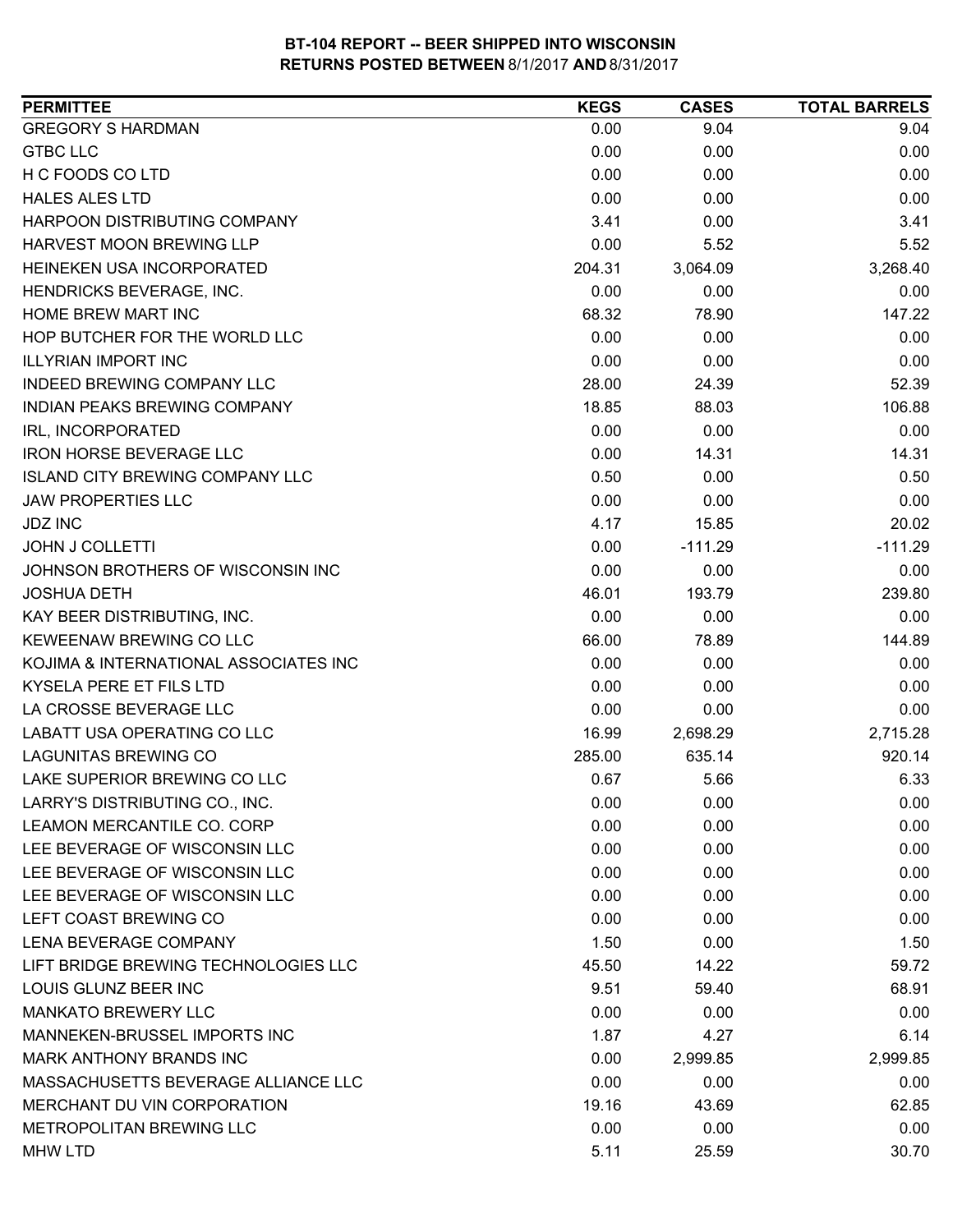| <b>PERMITTEE</b>                     | <b>KEGS</b> | <b>CASES</b> | <b>TOTAL BARRELS</b> |
|--------------------------------------|-------------|--------------|----------------------|
| MICHAEL G ANSAY                      | 55.25       | 0.00         | 55.25                |
| MICHAUD DISTRIBUTING INC             | 0.00        | 0.00         | 0.00                 |
| MID-WISCONSIN BEVERAGE, INC.         | 0.00        | 0.00         | 0.00                 |
| <b>MIKE A WILLERTON</b>              | 0.00        | 0.00         | 0.00                 |
| MILLERCOORS LLC                      | 471.27      | 17,186.91    | 17,658.18            |
| MILLERCOORS LLC                      | 1,400.75    | 21,457.55    | 22,858.30            |
| MILLSTREAM INVESTMENTS INC           | 0.00        | 4.40         | 4.40                 |
| MOR-DALL ENTERPRISES INC.            | 0.00        | 0.00         | 0.00                 |
| MOTHER LODE BREWING LLC              | 0.00        | 0.00         | 0.00                 |
| MOUNTAINEER HOLDINGS LLC             | 0.00        | 28.14        | 28.14                |
| MUTUAL WHOLESALE LIQUOR INC          | 0.00        | 0.00         | 0.00                 |
| NDC SYSTEMS LP                       | 71.97       | 0.00         | 71.97                |
| NEBRASKA BREWING CO INC              | 0.00        | 0.00         | 0.00                 |
| NEEDHAM DISTRIBUTING CO., INC.       | 0.00        | 0.00         | 0.00                 |
| NEW BELGIUM BREWING COMPANY INC      | 403.83      | 1,477.81     | 1,881.64             |
| NEW HOLLAND BREWING CO LLC           | 0.00        | 0.00         | 0.00                 |
| NEW YORK MUTUAL TRADING CO INC       | 0.00        | 0.00         | 0.00                 |
| NOELKE DISTRIBUTORS, INC.            | 0.00        | 0.00         | 0.00                 |
| NORTH COAST BREWING CO INC           | 0.50        | 26.55        | 27.05                |
| NORTHWEST BEVERAGES, INC.            | 0.00        | 0.00         | 0.00                 |
| NOUVEAU VENTURES LLC                 | 0.00        | 0.00         | 0.00                 |
| OFF-KILTER BREWING INC               | 1.25        | 2.10         | 3.35                 |
| ONION PUB & BREWERY INC              | 0.00        | 0.00         | 0.00                 |
| OREGON BREWING COMPANY INC           | 0.00        | 33.44        | 33.44                |
| OTT SCHWEITZER DISTRIBUTORSHIP, INC. | 0.00        | 0.00         | 0.00                 |
| PABST BREWING COMPANY LLC            | 144.33      | 1,726.01     | 1,870.34             |
| PAMPA BEVERAGES LLC                  | 0.00        | 0.00         | 0.00                 |
| PARADOX BEER COMPANY INC             | 0.00        | 0.00         | 0.00                 |
| PARK RIDGE DISTRIBUTING, INC.        | 0.00        | 0.00         | 0.00                 |
| PATERNO IMPORTS LTD                  | 0.00        | 0.00         | 0.00                 |
| PAULANER USA LLC                     | 317.51      | 389.69       | 707.20               |
| PEHLER DISTRIBUTING, INC.            | 0.00        | 0.00         | 0.00                 |
| PERENNIAL PARTNERS LLC               | 6.67        | 4.60         | 11.27                |
| PHIL KNUTSEN                         | 0.00        | 0.00         | 0.00                 |
| PHILLIPS WINE COMPANY                | 0.00        | 0.00         | 0.00                 |
| <b>PRO-LIQUITECH LLC</b>             | 0.00        | 0.00         | 0.00                 |
| PROST BREWING COMPANY LLC            | 0.00        | 15.68        | 15.68                |
| RATAS WHOLESALE LIQUOR COMPANY       | 0.00        | 0.00         | 0.00                 |
| <b>RAVEN BRANDS INC</b>              | 0.00        | 0.00         | 0.00                 |
| <b>REINHARD PUCHERT</b>              | 0.00        | 0.00         | 0.00                 |
| RELETA BREWING COMPANY LLC           | 0.00        | 0.00         | 0.00                 |
| RENEGADE BREWING COMPANY LLC         | 0.00        | 0.00         | 0.00                 |
| <b>RICHARD D KATECHIS</b>            | 39.16       | 223.20       | 262.36               |
| S & H INDEPENDENT PREMIUM BRANDS LLC | 606.18      | 0.00         | 606.18               |
| S. & S. DISTRIBUTING, INC.           | 0.00        | 0.00         | 0.00                 |
|                                      |             |              |                      |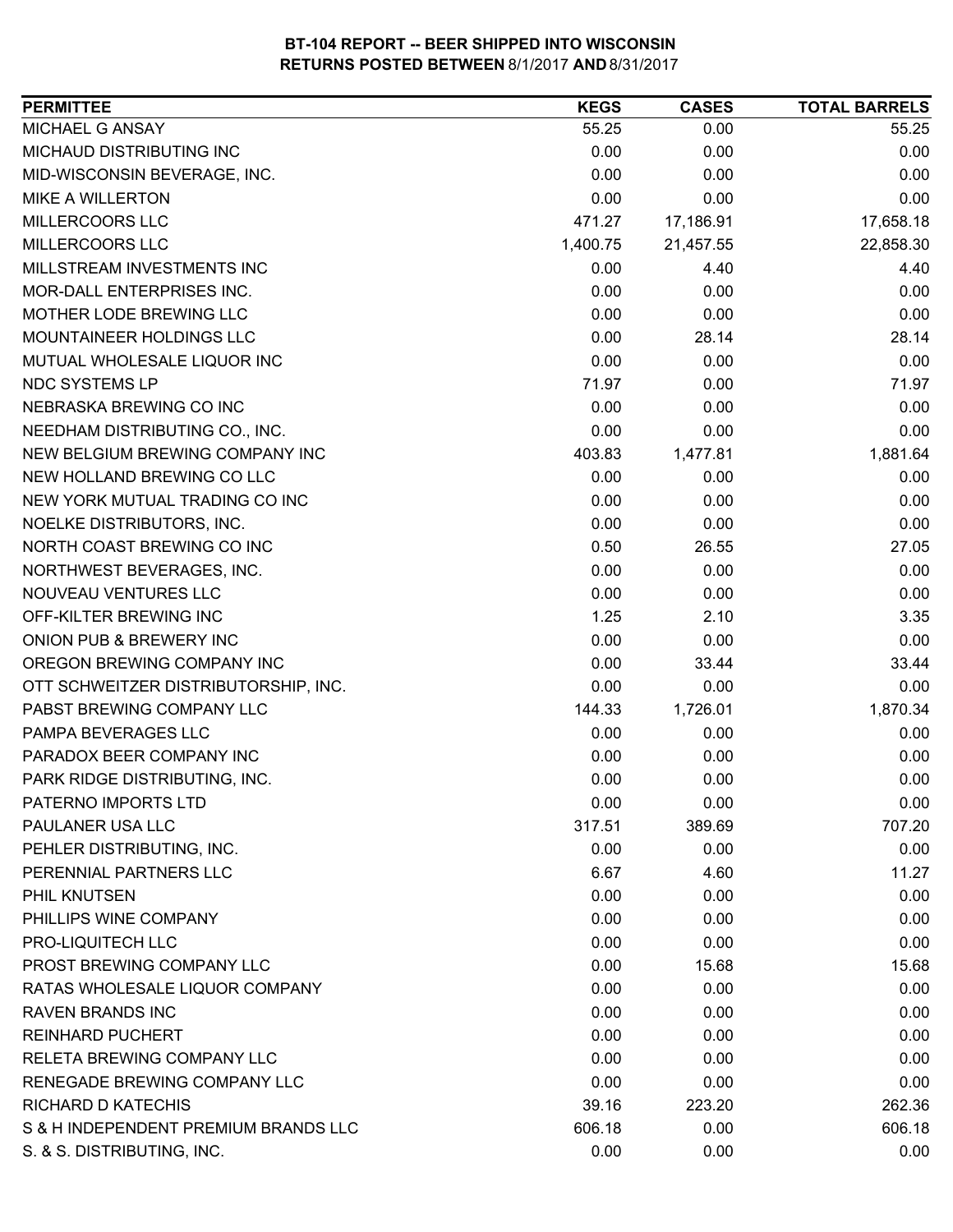| S. & S. DISTRIBUTING, INC.<br>0.00<br>0.00<br>0.00<br>SAPPORO USA INC<br>10.20<br>42.06<br>31.86<br>SARATOGA LIQUOR CO., INC.<br>0.00<br>0.00<br>0.00<br>6.02<br>SAUGATUCK BREWING COMPANY INC<br>13.07<br>19.09<br>SCUTTLEBUTT BREWING CO LLC<br>0.00<br>10.48<br>10.48<br><b>SHANE WELCH</b><br>0.86<br>29.12<br>29.98<br>SHELTON BROTHERS INC<br>0.00<br>0.00<br>0.00<br>SHORTS BREWING COMPANY<br>19.33<br>59.61<br>40.28<br>SIERRA NEVADA BREWING COMPANY<br>641.37<br>50.19<br>591.18<br>SINGHA NORTH AMERICA INC<br>0.00<br>0.00<br>0.00<br>SMUTTYNOSE BREWING CO INC<br>0.00<br>0.00<br>0.00<br>SOLEMN OATH BREWERY LLC<br>2.50<br>4.83<br>2.33<br>SOUTHERN TIER BREWING COMPANY LLC<br>44.33<br>101.81<br>146.14<br><b>SRB OPERATIONS LLC</b><br>0.00<br>0.00<br>0.00<br>ST KILLIAN IMPORTING CO INC<br>589.55<br>93.03<br>496.52<br><b>STEVE CRIDER</b><br>0.00<br>0.00<br>0.00<br>STONE BREWING CO LLC<br>32.37<br>133.53<br>165.90<br>SUMMIT BREWING COMPANY<br>874.26<br>282.20<br>592.06<br>SUN KING BREWING CO LLC<br>0.00<br>0.00<br>0.00<br>SUPERIOR BEVERAGES LLC<br>0.00<br>0.00<br>0.00<br>SURLY BREWING COMPANY<br>280.19<br>286.31<br>566.50<br>SURVILLE ENTERPRISES CORP<br>0.00<br>0.00<br>0.00<br>SYLWESTER KOLAKOWSKI<br>0.00<br>18.99<br>18.99<br>TABLEBLUFF BREWING CO INC<br>4.00<br>18.52<br>14.52<br>TALLGRASS BREWING COMPANY INC<br>10.06<br>47.51<br>37.45<br>THE BRUERY LLC<br>0.00<br>0.00<br>0.00<br>THE CHURCH STREET BREWING COMPANY LLC<br>0.00<br>0.00<br>0.00<br>THE DUDES' BREWING COMPANY LLC<br>2.66<br>6.78<br>9.44<br>THE GAMBRINUS COMPANY<br>169.91<br>48.00<br>121.91<br>THE GREAT LAKES BREWING CO<br>77.85<br>128.89<br>206.74<br>0.00<br>0.00<br>THE R.S. LIPMAN COMPANY<br>0.00<br>THE VETERAN BEVERAGE COMPANY<br>0.00<br>0.00<br>0.00<br>THREE FLOYDS BREWING LLC<br>178.32<br>249.49<br>427.81 |
|---------------------------------------------------------------------------------------------------------------------------------------------------------------------------------------------------------------------------------------------------------------------------------------------------------------------------------------------------------------------------------------------------------------------------------------------------------------------------------------------------------------------------------------------------------------------------------------------------------------------------------------------------------------------------------------------------------------------------------------------------------------------------------------------------------------------------------------------------------------------------------------------------------------------------------------------------------------------------------------------------------------------------------------------------------------------------------------------------------------------------------------------------------------------------------------------------------------------------------------------------------------------------------------------------------------------------------------------------------------------------------------------------------------------------------------------------------------------------------------------------------------------------------------------------------------------------------------------------------------------------------------------------------------------------------------------------------------------------------------------------------------------------------------------------------------------------------------------------------|
|                                                                                                                                                                                                                                                                                                                                                                                                                                                                                                                                                                                                                                                                                                                                                                                                                                                                                                                                                                                                                                                                                                                                                                                                                                                                                                                                                                                                                                                                                                                                                                                                                                                                                                                                                                                                                                                         |
|                                                                                                                                                                                                                                                                                                                                                                                                                                                                                                                                                                                                                                                                                                                                                                                                                                                                                                                                                                                                                                                                                                                                                                                                                                                                                                                                                                                                                                                                                                                                                                                                                                                                                                                                                                                                                                                         |
|                                                                                                                                                                                                                                                                                                                                                                                                                                                                                                                                                                                                                                                                                                                                                                                                                                                                                                                                                                                                                                                                                                                                                                                                                                                                                                                                                                                                                                                                                                                                                                                                                                                                                                                                                                                                                                                         |
|                                                                                                                                                                                                                                                                                                                                                                                                                                                                                                                                                                                                                                                                                                                                                                                                                                                                                                                                                                                                                                                                                                                                                                                                                                                                                                                                                                                                                                                                                                                                                                                                                                                                                                                                                                                                                                                         |
|                                                                                                                                                                                                                                                                                                                                                                                                                                                                                                                                                                                                                                                                                                                                                                                                                                                                                                                                                                                                                                                                                                                                                                                                                                                                                                                                                                                                                                                                                                                                                                                                                                                                                                                                                                                                                                                         |
|                                                                                                                                                                                                                                                                                                                                                                                                                                                                                                                                                                                                                                                                                                                                                                                                                                                                                                                                                                                                                                                                                                                                                                                                                                                                                                                                                                                                                                                                                                                                                                                                                                                                                                                                                                                                                                                         |
|                                                                                                                                                                                                                                                                                                                                                                                                                                                                                                                                                                                                                                                                                                                                                                                                                                                                                                                                                                                                                                                                                                                                                                                                                                                                                                                                                                                                                                                                                                                                                                                                                                                                                                                                                                                                                                                         |
|                                                                                                                                                                                                                                                                                                                                                                                                                                                                                                                                                                                                                                                                                                                                                                                                                                                                                                                                                                                                                                                                                                                                                                                                                                                                                                                                                                                                                                                                                                                                                                                                                                                                                                                                                                                                                                                         |
|                                                                                                                                                                                                                                                                                                                                                                                                                                                                                                                                                                                                                                                                                                                                                                                                                                                                                                                                                                                                                                                                                                                                                                                                                                                                                                                                                                                                                                                                                                                                                                                                                                                                                                                                                                                                                                                         |
|                                                                                                                                                                                                                                                                                                                                                                                                                                                                                                                                                                                                                                                                                                                                                                                                                                                                                                                                                                                                                                                                                                                                                                                                                                                                                                                                                                                                                                                                                                                                                                                                                                                                                                                                                                                                                                                         |
|                                                                                                                                                                                                                                                                                                                                                                                                                                                                                                                                                                                                                                                                                                                                                                                                                                                                                                                                                                                                                                                                                                                                                                                                                                                                                                                                                                                                                                                                                                                                                                                                                                                                                                                                                                                                                                                         |
|                                                                                                                                                                                                                                                                                                                                                                                                                                                                                                                                                                                                                                                                                                                                                                                                                                                                                                                                                                                                                                                                                                                                                                                                                                                                                                                                                                                                                                                                                                                                                                                                                                                                                                                                                                                                                                                         |
|                                                                                                                                                                                                                                                                                                                                                                                                                                                                                                                                                                                                                                                                                                                                                                                                                                                                                                                                                                                                                                                                                                                                                                                                                                                                                                                                                                                                                                                                                                                                                                                                                                                                                                                                                                                                                                                         |
|                                                                                                                                                                                                                                                                                                                                                                                                                                                                                                                                                                                                                                                                                                                                                                                                                                                                                                                                                                                                                                                                                                                                                                                                                                                                                                                                                                                                                                                                                                                                                                                                                                                                                                                                                                                                                                                         |
|                                                                                                                                                                                                                                                                                                                                                                                                                                                                                                                                                                                                                                                                                                                                                                                                                                                                                                                                                                                                                                                                                                                                                                                                                                                                                                                                                                                                                                                                                                                                                                                                                                                                                                                                                                                                                                                         |
|                                                                                                                                                                                                                                                                                                                                                                                                                                                                                                                                                                                                                                                                                                                                                                                                                                                                                                                                                                                                                                                                                                                                                                                                                                                                                                                                                                                                                                                                                                                                                                                                                                                                                                                                                                                                                                                         |
|                                                                                                                                                                                                                                                                                                                                                                                                                                                                                                                                                                                                                                                                                                                                                                                                                                                                                                                                                                                                                                                                                                                                                                                                                                                                                                                                                                                                                                                                                                                                                                                                                                                                                                                                                                                                                                                         |
|                                                                                                                                                                                                                                                                                                                                                                                                                                                                                                                                                                                                                                                                                                                                                                                                                                                                                                                                                                                                                                                                                                                                                                                                                                                                                                                                                                                                                                                                                                                                                                                                                                                                                                                                                                                                                                                         |
|                                                                                                                                                                                                                                                                                                                                                                                                                                                                                                                                                                                                                                                                                                                                                                                                                                                                                                                                                                                                                                                                                                                                                                                                                                                                                                                                                                                                                                                                                                                                                                                                                                                                                                                                                                                                                                                         |
|                                                                                                                                                                                                                                                                                                                                                                                                                                                                                                                                                                                                                                                                                                                                                                                                                                                                                                                                                                                                                                                                                                                                                                                                                                                                                                                                                                                                                                                                                                                                                                                                                                                                                                                                                                                                                                                         |
|                                                                                                                                                                                                                                                                                                                                                                                                                                                                                                                                                                                                                                                                                                                                                                                                                                                                                                                                                                                                                                                                                                                                                                                                                                                                                                                                                                                                                                                                                                                                                                                                                                                                                                                                                                                                                                                         |
|                                                                                                                                                                                                                                                                                                                                                                                                                                                                                                                                                                                                                                                                                                                                                                                                                                                                                                                                                                                                                                                                                                                                                                                                                                                                                                                                                                                                                                                                                                                                                                                                                                                                                                                                                                                                                                                         |
|                                                                                                                                                                                                                                                                                                                                                                                                                                                                                                                                                                                                                                                                                                                                                                                                                                                                                                                                                                                                                                                                                                                                                                                                                                                                                                                                                                                                                                                                                                                                                                                                                                                                                                                                                                                                                                                         |
|                                                                                                                                                                                                                                                                                                                                                                                                                                                                                                                                                                                                                                                                                                                                                                                                                                                                                                                                                                                                                                                                                                                                                                                                                                                                                                                                                                                                                                                                                                                                                                                                                                                                                                                                                                                                                                                         |
|                                                                                                                                                                                                                                                                                                                                                                                                                                                                                                                                                                                                                                                                                                                                                                                                                                                                                                                                                                                                                                                                                                                                                                                                                                                                                                                                                                                                                                                                                                                                                                                                                                                                                                                                                                                                                                                         |
|                                                                                                                                                                                                                                                                                                                                                                                                                                                                                                                                                                                                                                                                                                                                                                                                                                                                                                                                                                                                                                                                                                                                                                                                                                                                                                                                                                                                                                                                                                                                                                                                                                                                                                                                                                                                                                                         |
|                                                                                                                                                                                                                                                                                                                                                                                                                                                                                                                                                                                                                                                                                                                                                                                                                                                                                                                                                                                                                                                                                                                                                                                                                                                                                                                                                                                                                                                                                                                                                                                                                                                                                                                                                                                                                                                         |
|                                                                                                                                                                                                                                                                                                                                                                                                                                                                                                                                                                                                                                                                                                                                                                                                                                                                                                                                                                                                                                                                                                                                                                                                                                                                                                                                                                                                                                                                                                                                                                                                                                                                                                                                                                                                                                                         |
|                                                                                                                                                                                                                                                                                                                                                                                                                                                                                                                                                                                                                                                                                                                                                                                                                                                                                                                                                                                                                                                                                                                                                                                                                                                                                                                                                                                                                                                                                                                                                                                                                                                                                                                                                                                                                                                         |
|                                                                                                                                                                                                                                                                                                                                                                                                                                                                                                                                                                                                                                                                                                                                                                                                                                                                                                                                                                                                                                                                                                                                                                                                                                                                                                                                                                                                                                                                                                                                                                                                                                                                                                                                                                                                                                                         |
|                                                                                                                                                                                                                                                                                                                                                                                                                                                                                                                                                                                                                                                                                                                                                                                                                                                                                                                                                                                                                                                                                                                                                                                                                                                                                                                                                                                                                                                                                                                                                                                                                                                                                                                                                                                                                                                         |
|                                                                                                                                                                                                                                                                                                                                                                                                                                                                                                                                                                                                                                                                                                                                                                                                                                                                                                                                                                                                                                                                                                                                                                                                                                                                                                                                                                                                                                                                                                                                                                                                                                                                                                                                                                                                                                                         |
|                                                                                                                                                                                                                                                                                                                                                                                                                                                                                                                                                                                                                                                                                                                                                                                                                                                                                                                                                                                                                                                                                                                                                                                                                                                                                                                                                                                                                                                                                                                                                                                                                                                                                                                                                                                                                                                         |
| <b>TIGHTHEAD BREWING COMPANY</b><br>5.34<br>20.73<br>26.07                                                                                                                                                                                                                                                                                                                                                                                                                                                                                                                                                                                                                                                                                                                                                                                                                                                                                                                                                                                                                                                                                                                                                                                                                                                                                                                                                                                                                                                                                                                                                                                                                                                                                                                                                                                              |
| <b>TODD FYTEN</b><br>0.00<br>0.00<br>0.00                                                                                                                                                                                                                                                                                                                                                                                                                                                                                                                                                                                                                                                                                                                                                                                                                                                                                                                                                                                                                                                                                                                                                                                                                                                                                                                                                                                                                                                                                                                                                                                                                                                                                                                                                                                                               |
| <b>TOPPLING GOLIATH INC</b><br>147.93<br>106.58<br>254.51                                                                                                                                                                                                                                                                                                                                                                                                                                                                                                                                                                                                                                                                                                                                                                                                                                                                                                                                                                                                                                                                                                                                                                                                                                                                                                                                                                                                                                                                                                                                                                                                                                                                                                                                                                                               |
| TRIANGLE DISTRIBUTING COMPANY, INC.<br>0.00<br>0.00<br>0.00                                                                                                                                                                                                                                                                                                                                                                                                                                                                                                                                                                                                                                                                                                                                                                                                                                                                                                                                                                                                                                                                                                                                                                                                                                                                                                                                                                                                                                                                                                                                                                                                                                                                                                                                                                                             |
| <b>TRIBES GRILL INC</b><br>0.00<br>0.00<br>0.00                                                                                                                                                                                                                                                                                                                                                                                                                                                                                                                                                                                                                                                                                                                                                                                                                                                                                                                                                                                                                                                                                                                                                                                                                                                                                                                                                                                                                                                                                                                                                                                                                                                                                                                                                                                                         |
| <b>TROIKA BREWING COMPANY LLC</b><br>0.00<br>0.00<br>0.00                                                                                                                                                                                                                                                                                                                                                                                                                                                                                                                                                                                                                                                                                                                                                                                                                                                                                                                                                                                                                                                                                                                                                                                                                                                                                                                                                                                                                                                                                                                                                                                                                                                                                                                                                                                               |
| <b>TRUCKEE CRAFT BREWING</b><br>0.00<br>0.00<br>0.00                                                                                                                                                                                                                                                                                                                                                                                                                                                                                                                                                                                                                                                                                                                                                                                                                                                                                                                                                                                                                                                                                                                                                                                                                                                                                                                                                                                                                                                                                                                                                                                                                                                                                                                                                                                                    |
| TWO BROTHERS BREWING COMPANY<br>4.68<br>12.48<br>17.16                                                                                                                                                                                                                                                                                                                                                                                                                                                                                                                                                                                                                                                                                                                                                                                                                                                                                                                                                                                                                                                                                                                                                                                                                                                                                                                                                                                                                                                                                                                                                                                                                                                                                                                                                                                                  |
| UINTA BREWING COMPANY<br>20.16<br>78.81<br>58.65                                                                                                                                                                                                                                                                                                                                                                                                                                                                                                                                                                                                                                                                                                                                                                                                                                                                                                                                                                                                                                                                                                                                                                                                                                                                                                                                                                                                                                                                                                                                                                                                                                                                                                                                                                                                        |
| 0.00<br>UNITED STATES BEVERAGE LLC<br>0.00<br>0.00                                                                                                                                                                                                                                                                                                                                                                                                                                                                                                                                                                                                                                                                                                                                                                                                                                                                                                                                                                                                                                                                                                                                                                                                                                                                                                                                                                                                                                                                                                                                                                                                                                                                                                                                                                                                      |
| UNITED STATES DISTILLED PRODUCTS CO.<br>0.00<br>105.73<br>105.73                                                                                                                                                                                                                                                                                                                                                                                                                                                                                                                                                                                                                                                                                                                                                                                                                                                                                                                                                                                                                                                                                                                                                                                                                                                                                                                                                                                                                                                                                                                                                                                                                                                                                                                                                                                        |
| UNITY VIBRATION LIVING KOMBUCHA TEA LLC<br>1.00<br>4.40<br>5.40                                                                                                                                                                                                                                                                                                                                                                                                                                                                                                                                                                                                                                                                                                                                                                                                                                                                                                                                                                                                                                                                                                                                                                                                                                                                                                                                                                                                                                                                                                                                                                                                                                                                                                                                                                                         |